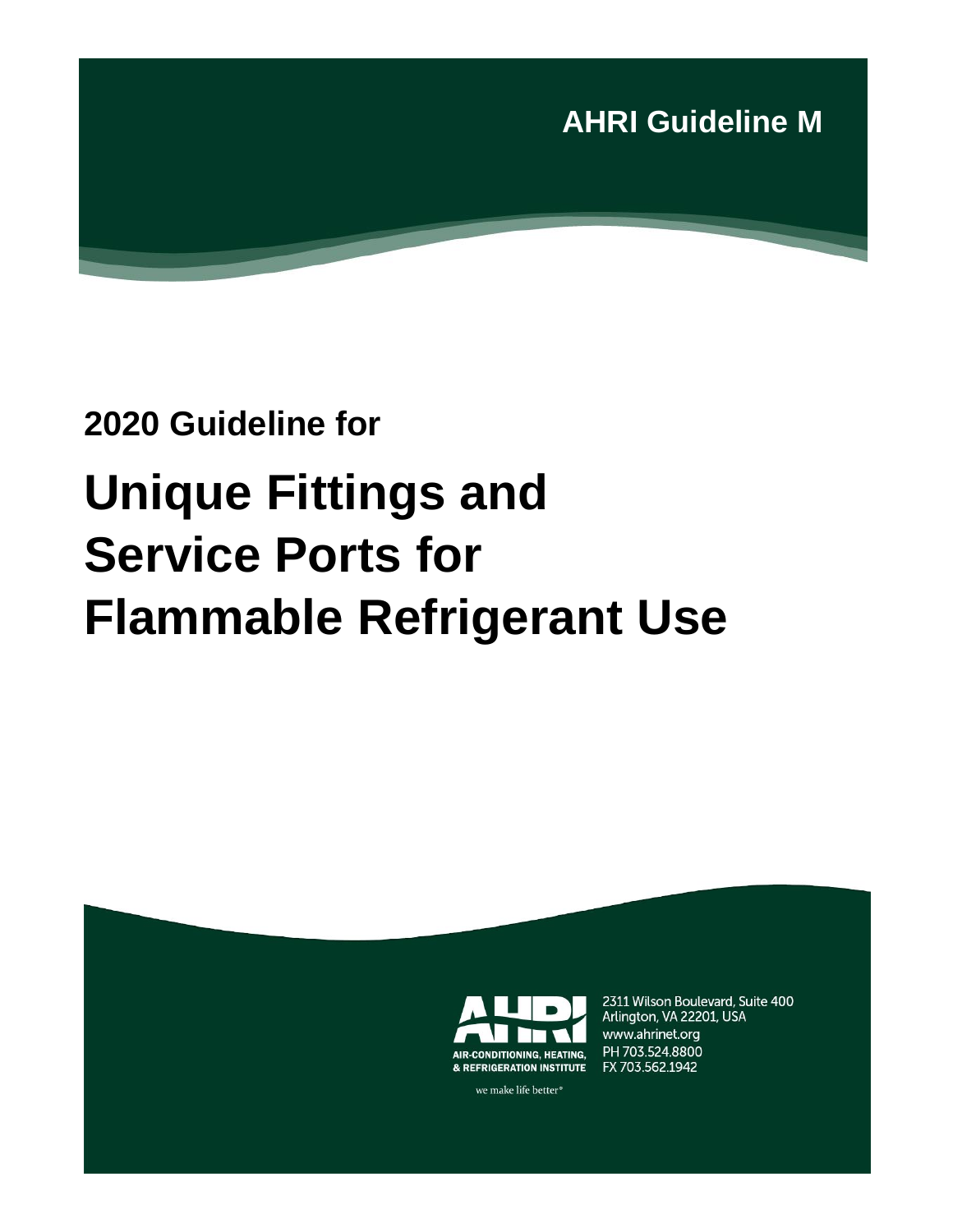### **IMPORTANT**

## *SAFETY DISCLAIMER*

AHRI does not set safety standards and does not certify or guarantee the safety of any products, components or systems designed, tested, rated, installed or operated in accordance with this standard/guideline. It is strongly recommended that products be designed, constructed, assembled, installed and operated in accordance with nationally recognized safety standards and code requirements appropriate for products covered by this standard/guideline.

AHRI uses its best efforts to develop standards/guidelines employing state-of-the-art and accepted industry practices. AHRI does not certify or guarantee that any tests conducted under its standards/guidelines will be non-hazardous or free from risk.

> Note: This is a new guideline.

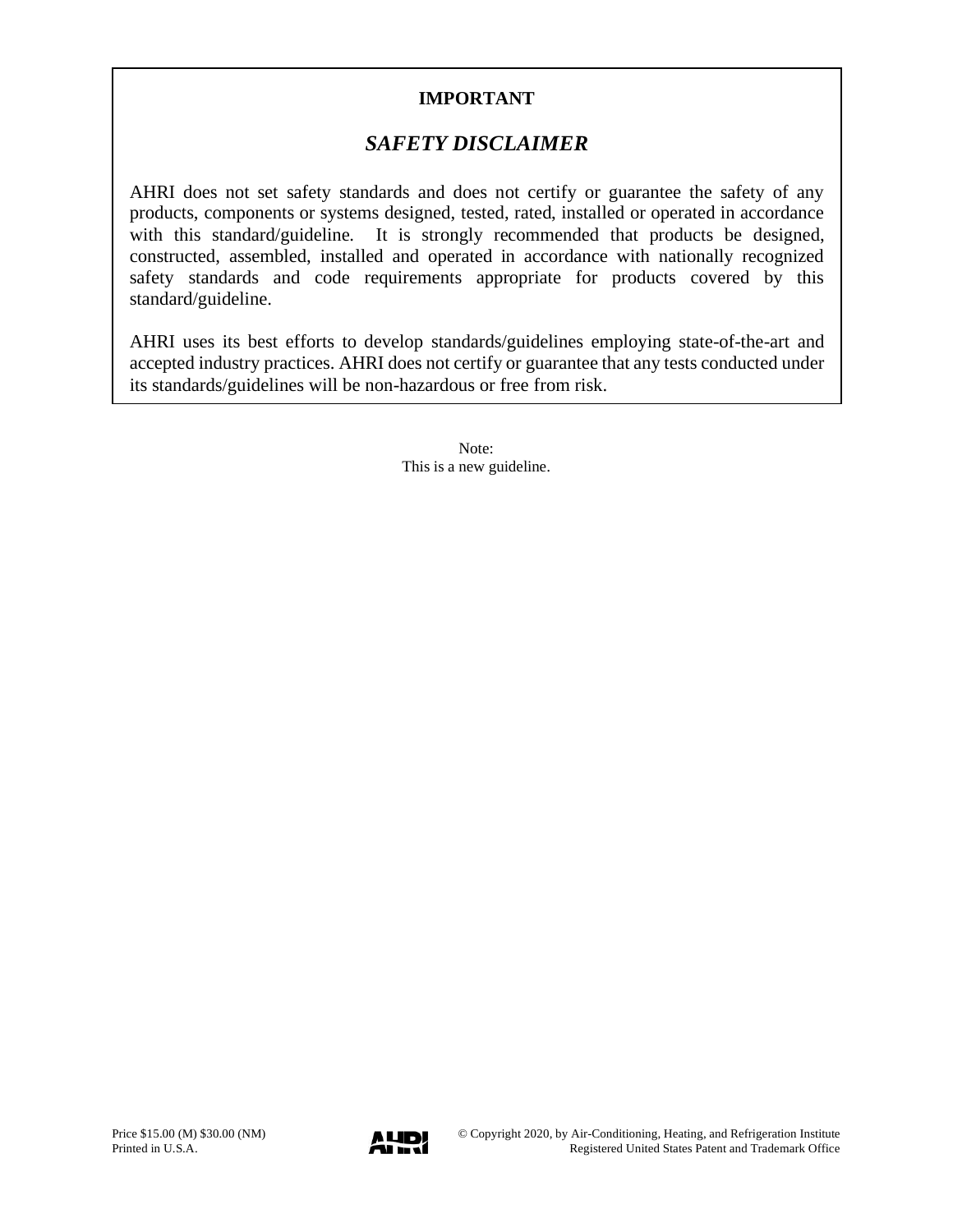## **TABLE OF CONTENTS**

| <b>TABLES</b>  |             |  |  |  |
|----------------|-------------|--|--|--|
|                |             |  |  |  |
|                |             |  |  |  |
|                |             |  |  |  |
|                |             |  |  |  |
|                |             |  |  |  |
| <b>SECTION</b> | <b>PAGE</b> |  |  |  |

| Table 1. |  |
|----------|--|
|          |  |

### **APPENDICES**

| Appendix A. |  |
|-------------|--|
| Appendix B. |  |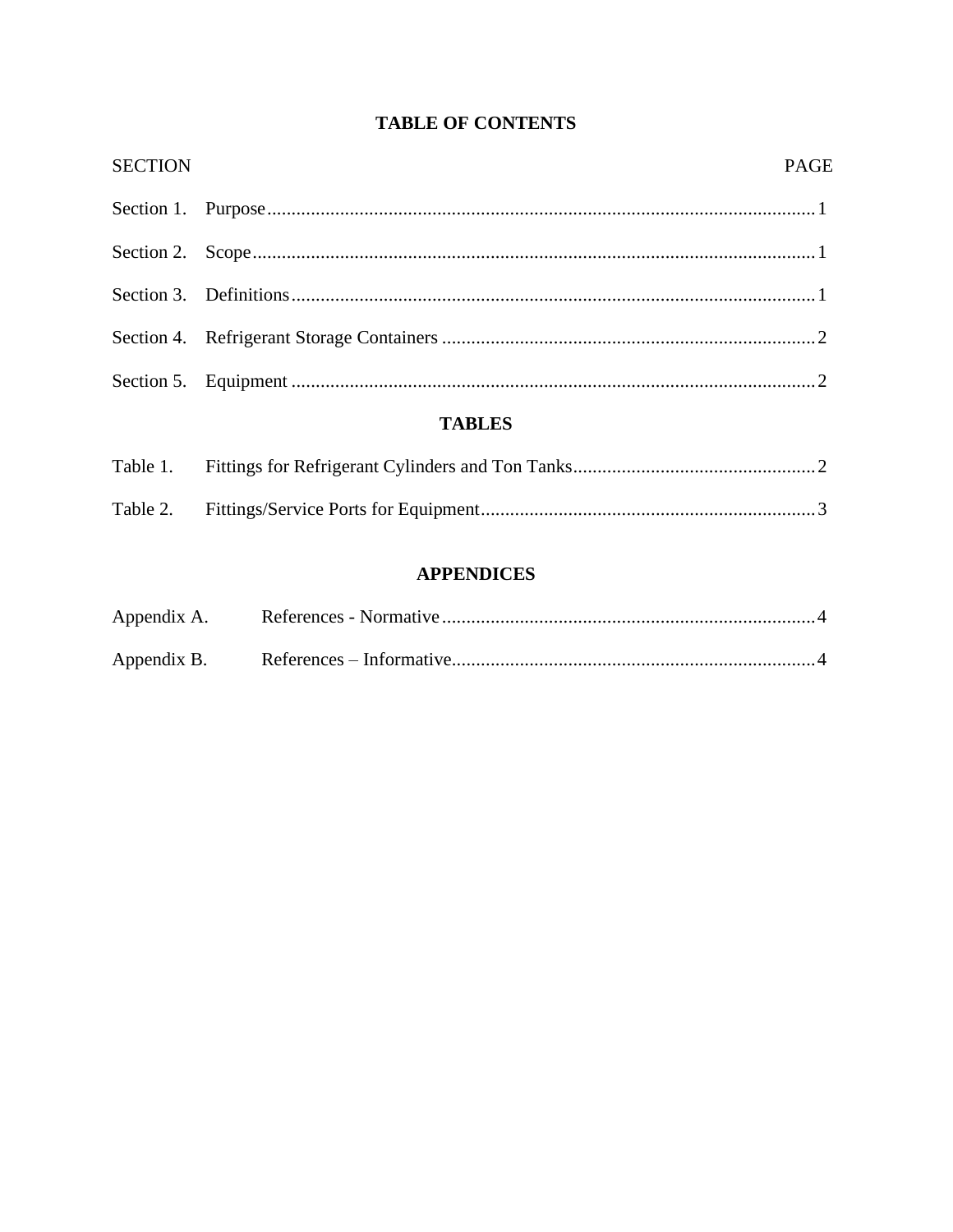# **UNIQUE FITTINGS AND SERVICE PORTS FOR FLAMMABLE REFRIGERANT USE**

#### **Section 1. Purpose**

**1.1** *Purpose*. This guideline establishes recommendations of good practice for the design and application of unique Fittings for all refrigerant handling Containers and Service Ports for air-conditioning and commercial refrigeration equipment. The purpose of the guideline is to prevent equipment using non-flammable refrigerant from being contaminated with flammable refrigerant and vice versa. This document is not intended to be an exhaustive listing of all such recommendations. Applicable federal, state, and local requirements should be reviewed.

**1.1.1** *Intent*. This guideline is intended for the guidance of the industry, including manufacturers, engineers, installers, contractors, and users.

**1.1.2** *Review and Amendment*. This guideline is subject to review and amendment as technology advances.

#### **Section 2. Scope**

**2.1** *Scope*. This guideline applies to all Service Ports for use with Class A2L, B2L, A2 and A3 refrigerants per the classifications outlined in ANSI/ASHRAE Standard 34. The guideline applies to air-conditioning and commercial refrigeration equipment, such as chillers and unitary equipment, and all refrigerant handling Containers, such as refrigerant cylinders and tanks used for service and commissioning.

#### **Section 3. Definitions**

All terms in this document will follow the standard industry definitions in the *ASHRAE Terminology* website [\(https://www.ashrae.org/resources--publications/free-resources/ashrae-terminology\)](https://www.ashrae.org/resources--publications/free-resources/ashrae-terminology) unless otherwise defined in this section.

**3.1** *Containers.* A cylinder or tank for the transportation of refrigerant.

**3.2** *Fitting(s)*. Parts used to join, adapt, or adjust other parts of the piping (e.g., flange, joint, manifold,) including for joining to Service Ports.

**3.3** *Non-refillable Cylinder.* A single-use container not intended to be refilled after being emptied.

**3.4** *Refillable Cylinder*. A container capable of being filled, emptied and filled again multiple times.

**3.5** *Service Port(s)*. An access point or valve used to charge or recover, add or remove refrigerant to the system and add or remove oil to the compressor crankcase.

**3.6** *Should. "*Should" is used to indicate provisions that are not mandatory but are desirable as good practice.

**3.7** *Special Permit Cylinder.* A cylinder that has been authorized by the DOT to be manufactured outside the scope of existing DOT regulations but in accordance with the requirements specified by DOT in a special permit. The requirements in the special permit may include design, composition, manufacture, testing, marking, and transportation criteria as well as special provisions.

**3.8** *Ton Tank*. A refillable cylindrical Container having a water capacity of at least 1500 lb and not more than 2600 lb.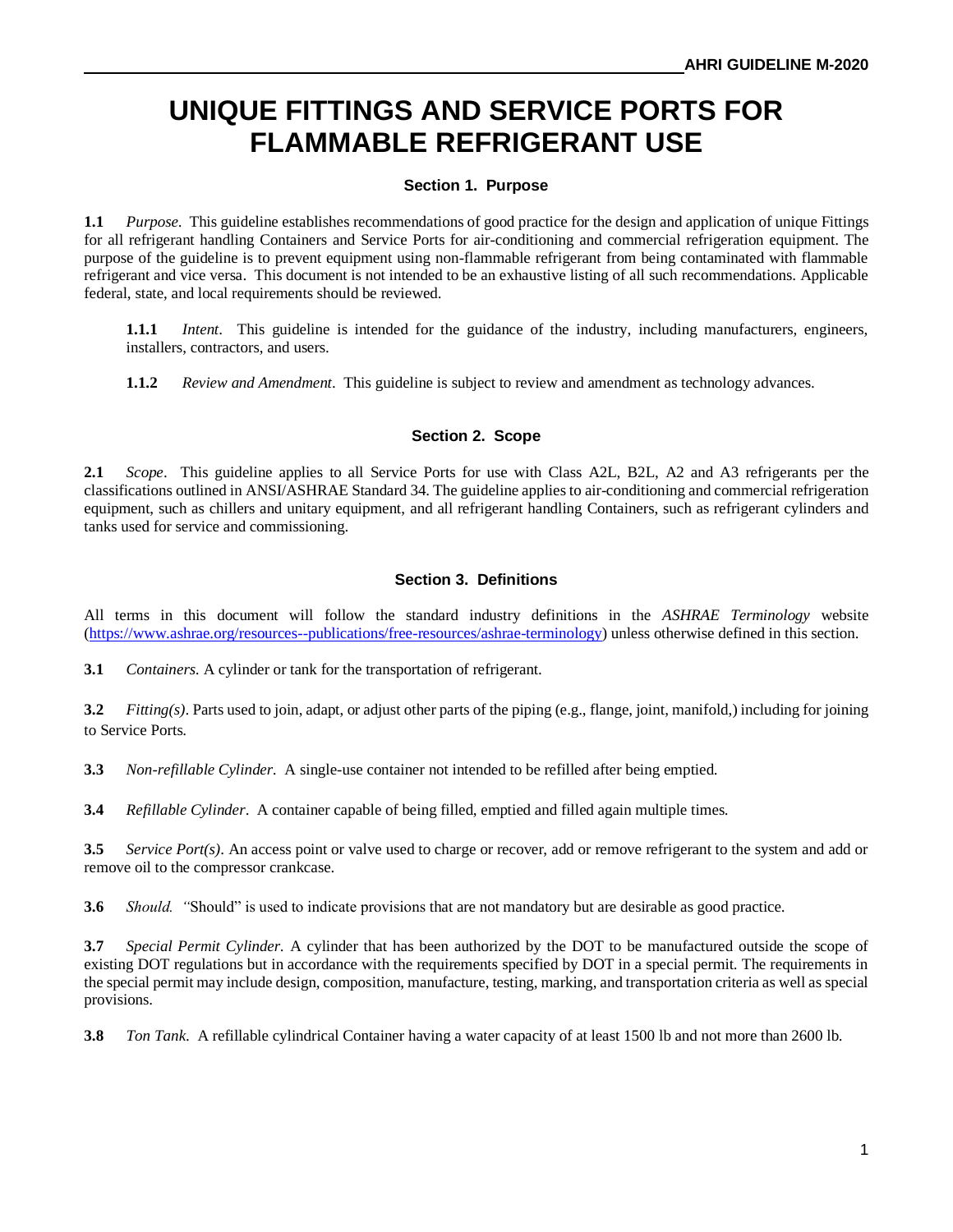#### **Section 4. Refrigerant Storage Containers**

**4.1** *Cylinder Fittings for Refillable and Non-refillable A2L, B2L, A2, and A3 Refrigerant Containers, such as DOT-39/TC-39M Non-refillable Cylinders and DOT/TC Refillable Cylinders and Special Permit Cylinders.*

Refillable Cylinders and Ton Tanks should be produced in accordance with either Title 49, Code of Federal Regulations, Sections 178.36 (DOT 3A), 178.37 (DOT 3AA), 178.51 (DOT 4BA), 178.61 (DOT 4BW), or 179.300 (106Aor 110AW) or with CSA Standard B-339, Clauses 5 (TC- 3AM), 6 (TC- 3AAM), 15 (TC- 4BAM), 16 (TC- 4BWM), or as specified in an applicable equivalence certificate authorization as provided by the cylinder manufacturer.

Non-refillable Cylinders should be produced in accordance with Title 49, Code of Federal Regulations, Section 178.65 or produced in accordance with CSA Standard B-339, Clause 23.

| Table 1. Fittings for Refrigerant Cylinders and Ton Tanks |                            |                                  |  |  |  |  |
|-----------------------------------------------------------|----------------------------|----------------------------------|--|--|--|--|
|                                                           | Refrigerant Classification |                                  |  |  |  |  |
| Refrigerant Container Type Net Product Weight (W), lb     | A2L                        | A2/A3                            |  |  |  |  |
| W < 2                                                     | CGA 164                    | Consult refrigerant manufacturer |  |  |  |  |
| $2 \le W \le 50$                                          | CGA 164                    | CGA 510                          |  |  |  |  |
| $50 \le W \le 240$                                        | CGA 670                    | CGA 510                          |  |  |  |  |
| $240 \le W \le 1000$                                      | CGA 670                    | Consult refrigerant manufacturer |  |  |  |  |

**4.1.1** Fittings for refrigerant cylinders should be of the type described in Table 1.

**4.1.2** For Fittings that do not have a defined pressure rating, a minimum of service pressure equivalent to the saturated vapor pressure of the fluid at 131°F (55°C) is recommended.

**4.1.3** For cylinders containing less than 1 lb of class A2/A3 refrigerant and using a Fitting not listed in Table 1, the connections should be color coded and labeled as highly flammable.

**4.1.4** Cylinders containing B2L refrigerant gases should have unique Fittings, beyond those listed in Table 1. CGA standard V-1 should be consulted for Fitting recommendations specific to gas type.

**4.1.5** Markings of the Containers and cylinders should be per AHRI Guideline N and AHRI Guideline K.

#### **Section 5. Equipment**

**5.1** *Fittings for HVAC, Refrigeration and Portable Equipment Using A2L, A2, and A3 Gases.*

**5.1.1** Fittings for equipment should be of the type described in Table 2.

**5.1.2** Equipment falling under UL 484, UL 471, UL 60335-2-40, UL 60335-2-89, or ASHRAE 15 may have specific requirements for Fittings. For example, Fittings may have a color requirement, colored, sleeved or labeled red (ex. Pantone Matching System PMS No 185). Fittings may have a positioning requirement, such as they may not be placed within a certain distance of compression or high energy components. In some situations, service Fittings may not be allowed at all. The relevant UL standard should be consulted for such requirements.

Note: For window air conditioners and packaged terminal air conditioner (PTAC) see SNAP ruling August 15, 2015 and CFR Title 40 Part 82, Subpart G, Appendix R.

**5.1.3** Equipment containing B2L refrigerant gases should have unique Fittings, beyond those listed in Table 2. CGA Standard V-1 and IIAR Standard 2-2014 should be consulted for Fitting recommendations specific to gas type.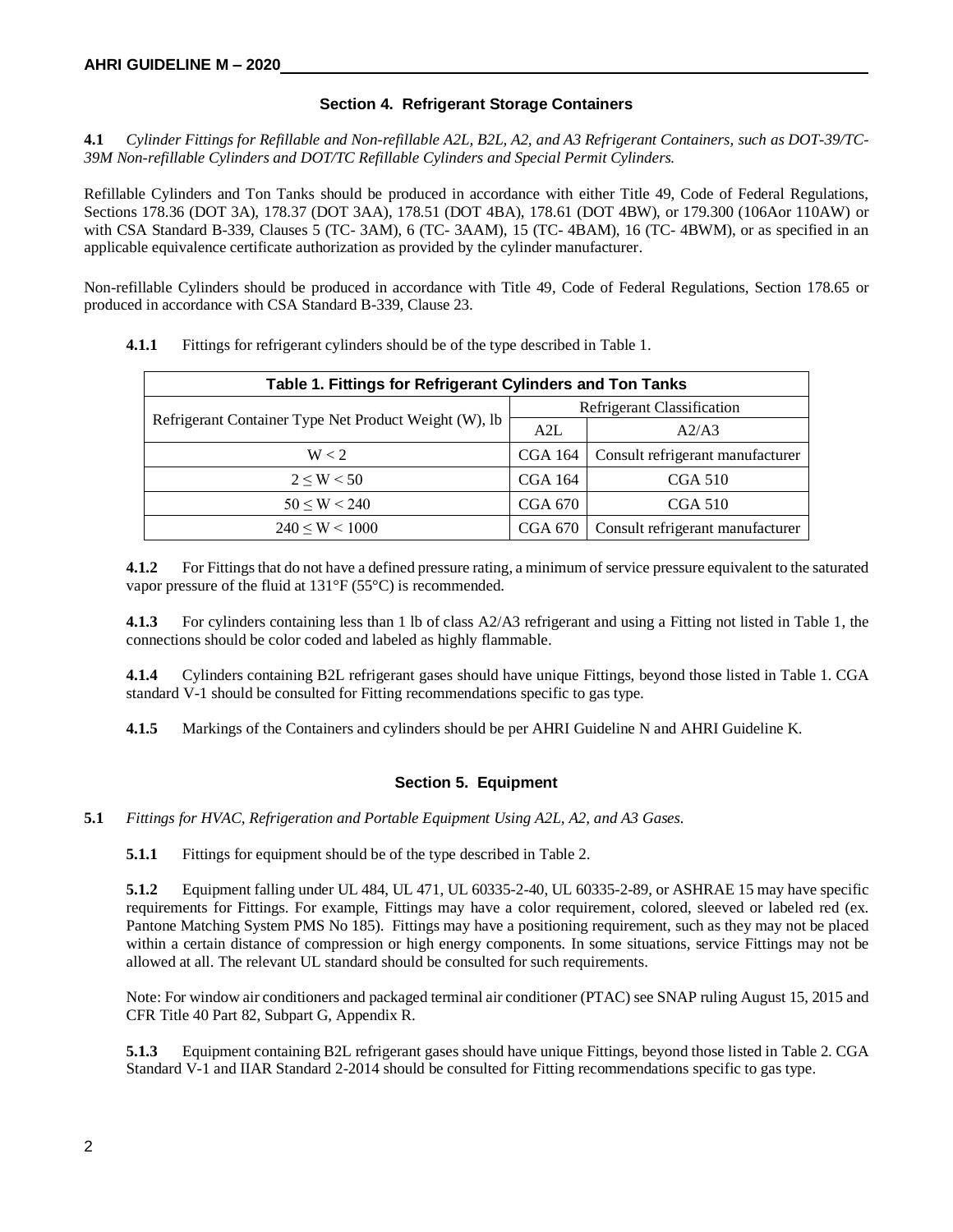**5.1.4** Large commercial equipment currently utilizing refrigerant service fittings other than SAE 45° flares, including face seals or press connect fittings should be analyzed per manufacturer recommendation.

| Table 2. Fittings/Service Ports for Equipment <sup>1</sup> |                                          |                                          |  |  |  |  |
|------------------------------------------------------------|------------------------------------------|------------------------------------------|--|--|--|--|
| Current Fitting for Equipment with<br>Class A1 Refrigerant | Recommended A2L Fittings                 | Recommended A2/A3 Fittings               |  |  |  |  |
| $3/16$ in SAE Flare RH Thread $3/8-24$                     | $3/16$ in SAE Flare RH Thread $3/8-24$   | 3/16 in SAE Flare LH Thread 3/8-24       |  |  |  |  |
| $1/4$ in SAE Flare RH Thread $7/16-20$                     | $1/4$ in SAE Flare RH Thread $7/16-20$   | $1/4$ in SAE Flare LH Thread $7/16-20$   |  |  |  |  |
| $5/16$ in SAE Flare RH Thread $1/2-20$                     | $5/16$ in SAE Flare RH Thread $1/2-20$   | $5/16$ in SAE Flare LH Thread $1/2-20$   |  |  |  |  |
| 3/8 in SAE Flare RH Thread 3/16-24                         | $3/8$ in SAE Flare RH Thread $3/16-24$   | $3/8$ in SAE Flare LH Thread $3/16-24$   |  |  |  |  |
| $1/2$ in SAE Flare RH Thread $5/16 - 20$                   | $1/2$ in SAE Flare RH Thread $5/16 - 20$ | $1/2$ in SAE Flare LH Thread $5/16 - 20$ |  |  |  |  |
| $3/4$ in SAE Flare RH Thread $1/2 - 16$                    | $3/4$ in SAE Flare RH Thread $1/2 - 16$  | $3/4$ in SAE Flare LH Thread $1/2 - 16$  |  |  |  |  |
| Notes:<br>SAE Flare is 45°, per SAE Standard J513.<br>1.   |                                          |                                          |  |  |  |  |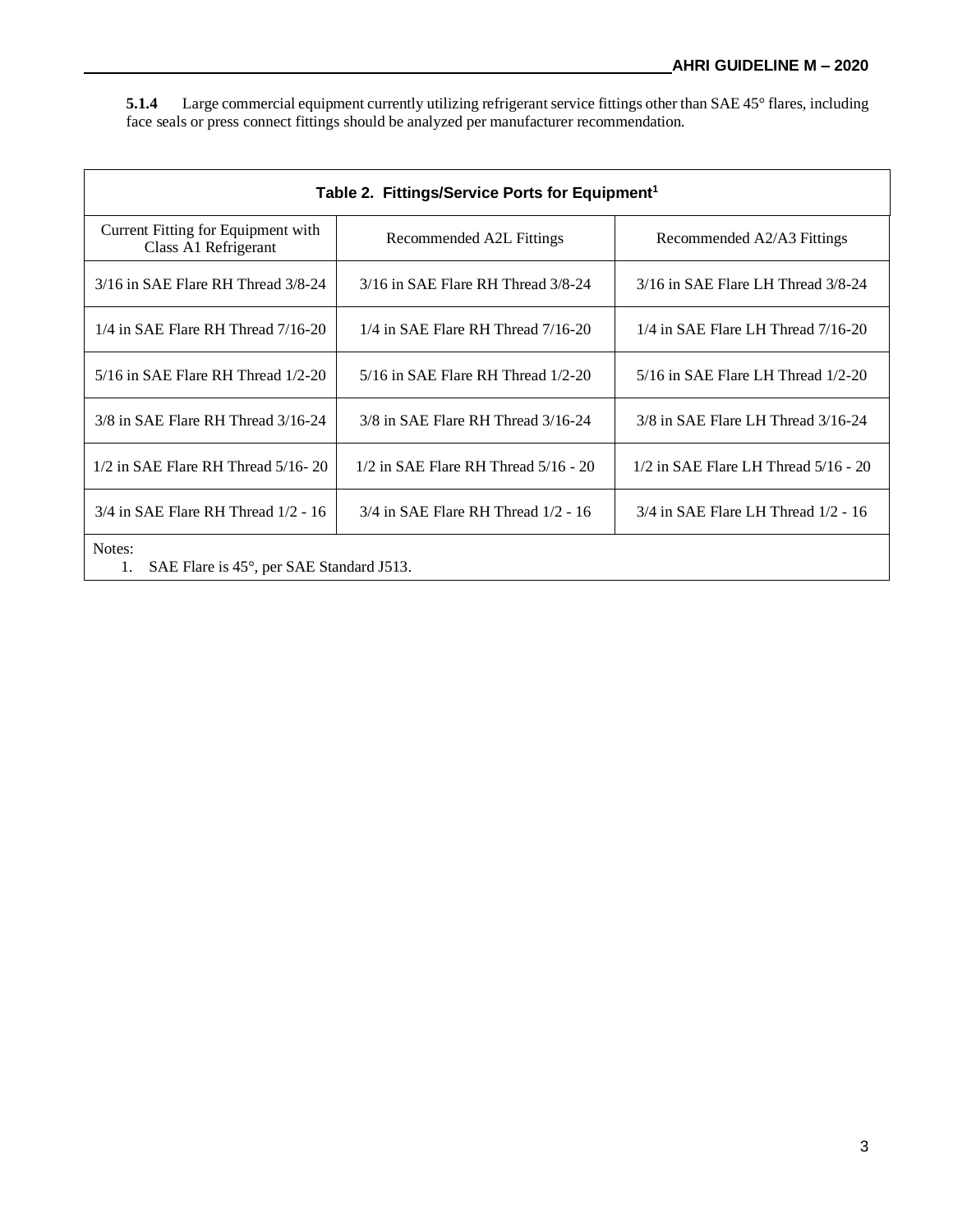# **APPENDIX A. REFERENCES - NORMATIVE**

**A1** Listed here are all standards, handbooks and other publications essential to the formation and implementation of the standard. All references in this appendix are considered as part of the standard.

None.

# **APPENDIX B. REFERENCES - INFORMATIVE**

**B1** Listed here are standards, handbooks, and other publications which may provide useful information and background but are not considered essential. References in this appendix are not considered part of the guideline.

**B1.1** AHRI Guideline K-2015, *Containers for Recovered Non-flammable Fluorocarbon Refrigerants*, 2015, AHRI, 2311 Wilson Blvd, Suite 400, Arlington, VA 22201, U.S.A.

**B1.2** AHRI Guideline N-2017, *Assignment of Refrigerant Container Colors*, 2017, AHRI, 2311 Wilson Blvd, Suite 400, Arlington, VA 22201, U.S.A.

**B1.3** ANSI/ASHRAE Standard 15-2019, *Safety Standard for Refrigeration Systems and Designation and Safety Classification of Refrigerants,* 2019, ASHRAE, 1791 Tullie Circle N.E., Atlanta, GA 30329, U.S.A.

**B1.4** ANSI/ASHRAE Standard 34-2019, *Designation and Safety Classification of Refrigerants*, 2019, with Addenda, ASHRAE, 1791 Tullie Circle N.E., Atlanta, GA 30329, U.S.A.

**B1.5** ANSI/IIAR 2-2014, *Standard for Safe Design of Ammonia Refrigeration Systems*, 2014, International Institute of Ammonia Refrigeration, 1001 N Fairfax St # 503, Alexandria, VA 22314 U.S.A.

**B1.6** ANSI/UL Standard 471-2010, *Standard for Commercial Refrigerators and Freezers*, 2010, Underwriters Laboratories, 333 Pfingsten Road, Northbrook IL 20062, U.S.A.

**B1.7** ANSI/UL Standard 484-2014, *Standard for Room Air Conditioners*, 2014, Underwriters Laboratories, 333 Pfingsten Road, Northbrook IL 20062, U.S.A.

**B1.8** ANSI/UL Standard 60335-2-40-2019, *Household and Similar Electrical Appliances – Safety – Part 2-40: Particular Requirements for Electrical Heat Pumps, Air-Conditioners and Dehumidifiers*, 2019, Underwriters Laboratories, 333 Pfingsten Road, Northbrook IL 20062, U.S.A.

**B1.9** ANSI/UL Standard 60335-2-89-2017, *Household and Similar Electrical Appliances – Safety – Part 2-89: Particular Requirements for Commercial Refrigerating Appliances with an Incorporated or Remote Refrigerant Unit*, 2017, Underwriters Laboratories, 333 Pfingsten Road, Northbrook IL 20062, U.S.A.

**B1.10** ASHRAE Terminology, https://www.ashrae.org/resources--publications/free-resources/ashrae-terminology, 2019, American Society of Heating, Refrigeration, and Air-conditioning Engineers, 1791 Tullie Circle, N.E., Atlanta, GA 30329, U.S.A.

**B1.11** CGA Standard V-1-2019, *Standard for Compressed Gas Cylinder Valve Outlet and Inlet Connections*, 2019, Compressed Gas Association, 14501 George Carter Way, Chantilly, VA 20151, U.S.A.

**B1.12** CSA Standard B339-2018, *Cylinders, spheres, and tubes for the transportation of dangerous goods*, 2018, CSA Group, 178 Rexdale Blvd., Toronto, ON, Canada, M9W 1R3.

**B1.13** SAE Standard J513-1999, *Refrigeration Tube Fittings - General Specifications*, 1999, Society of Automobile Engineers, 400 Commonwealth Dr., Warrendale, PA 15086 U.S.A.